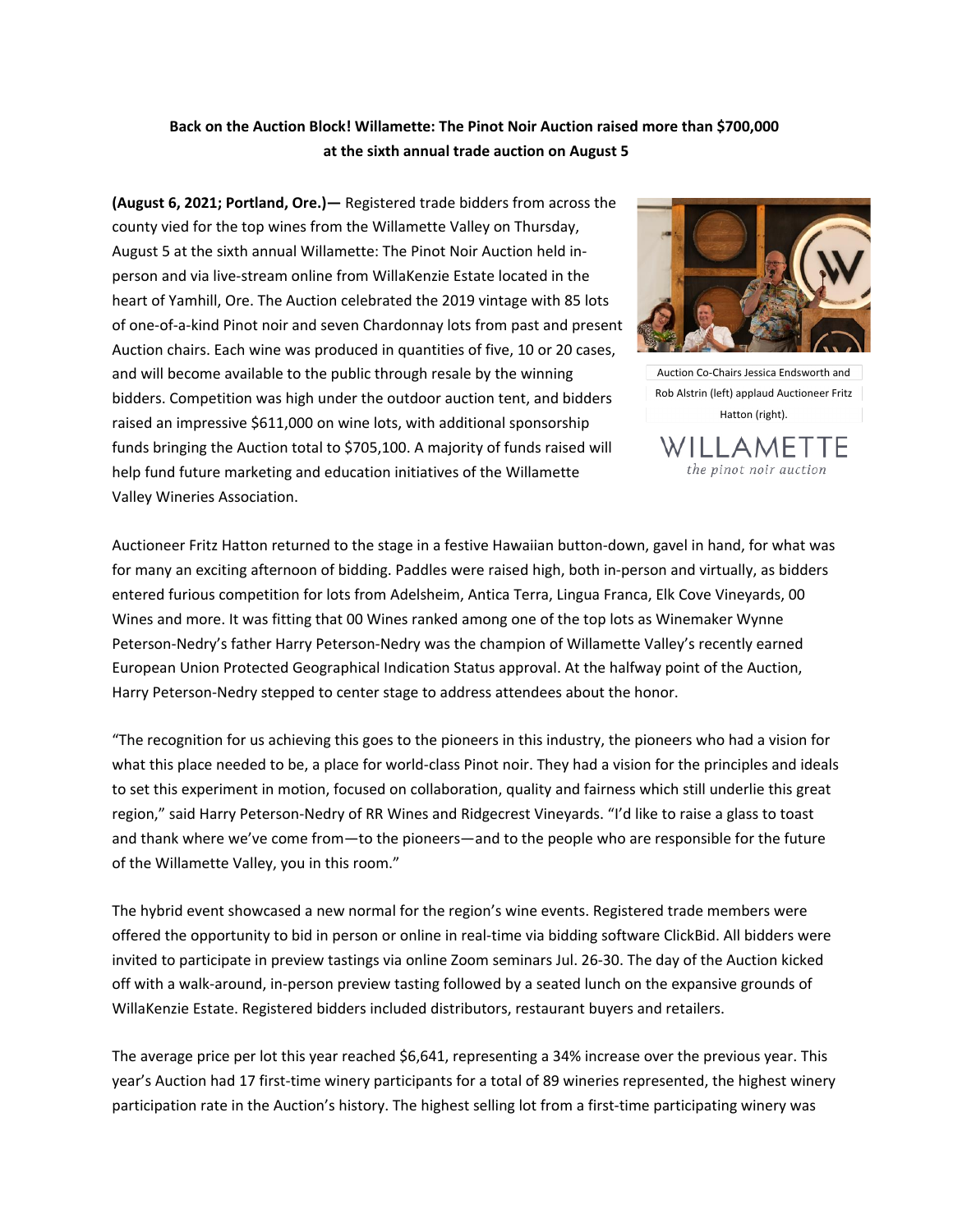Lot 39: Goodfellow Family Cellars "First Pick" Pinot noir which sold for \$7,000 for five cases. Of the seven Chardonnay lots offered in 5-case quantities, Soléna Estate and Domaine Divio's "Francophilia" fetched top dollar at \$11,000.

### **Auction highlights:**

- Lot 92: Five cases of Adelsheim Pinot noir "Cheers to 50 Years": \$17,500
- Lot 57: Five cases of Antica Terra Pinot noir "Alder Creek": \$17,000
- Lot 73: Twenty cases of Maison Noir Wines Pinot noir "Lamb of God": \$16,000
- Lot 49: Five cases of 00 Wines Pinot noir "Oh, the Places You'll Go!": \$13,500
- Lot 84: Five cases of Lingua Franca Pinot noir "Up & Up": \$13,000
- Lot 87: Five cases of Soléna Estate Pinot noir "L'élégance": \$12,000
- Lot 43: Five cases of Elk Cove Vineyards Pinot noir "The Matterhorn": \$12,000
- Lot 52: Five cases of Big Table Farm Pinot noir "THE LOVE NINJA II": \$12,000

As the Auction came to a close with Lot 92: Adelsheim "Cheers to 50 Years" Pinot noir, Auction Co-Chair and Adelsheim President and CEO Rob Alstrin rose to his feet and called on attendees and those watching from home to bid high for the final lot, and the excitement in the air was palpable.

"We are just so thrilled to be able to come together with our friends in the wine buying community to raise funds for the Willamette Valley Wineries Association," said Alstrin. "Those that purchased these special bottles from the 2019 vintage will be treated to wines that are sure to age for decades to come."

"The outcome of this year truly shows that Willamette Pinot noir is continuing to grow in global recognition," continued Auction Co-Chair and National Sales Manager of Northwest Wine Company Jessica Endsworth.

A portion of the Auction proceeds will also serve as the initial funding in the establishment of the Willamette Valley Wine Foundation (WVWF). The charitable recipient of the 2021 Willamette: The Pinot Noir Auction is the Home that Wine Country Built. The Home will be built in partnership with Habitat for Humanity to benefit a local wine community family. A contribution from this year's Auction will support the Willamette Valley Wineries Association's (WVWA) \$100,000 funding of this project.

### **About Willamette Valley Wineries Association**

The Willamette Valley Wineries Association (WVWA) is a non-profit industry association dedicated to achieving recognition for Oregon's acclaimed Willamette Valley as a premier Pinot noir–producing region. Currently, the WVWA has nearly 250 members representing wineries and tasting rooms throughout the Willamette Valley region from Portland to Eugene. To learn more about The Willamette Valley Wineries Association visit: [willamettewines.com](https://jarviscommunications.createsend1.com/t/r-l-tluiide-l-t/)

### **Follow on Social Media**

#WVWines #WVAuction Facebook: [@Willamettewines,](https://jarviscommunications.createsend1.com/t/r-l-tluiide-l-i/) [@WillamettePinotNoirAuction](https://jarviscommunications.createsend1.com/t/r-l-tluiide-l-d/)